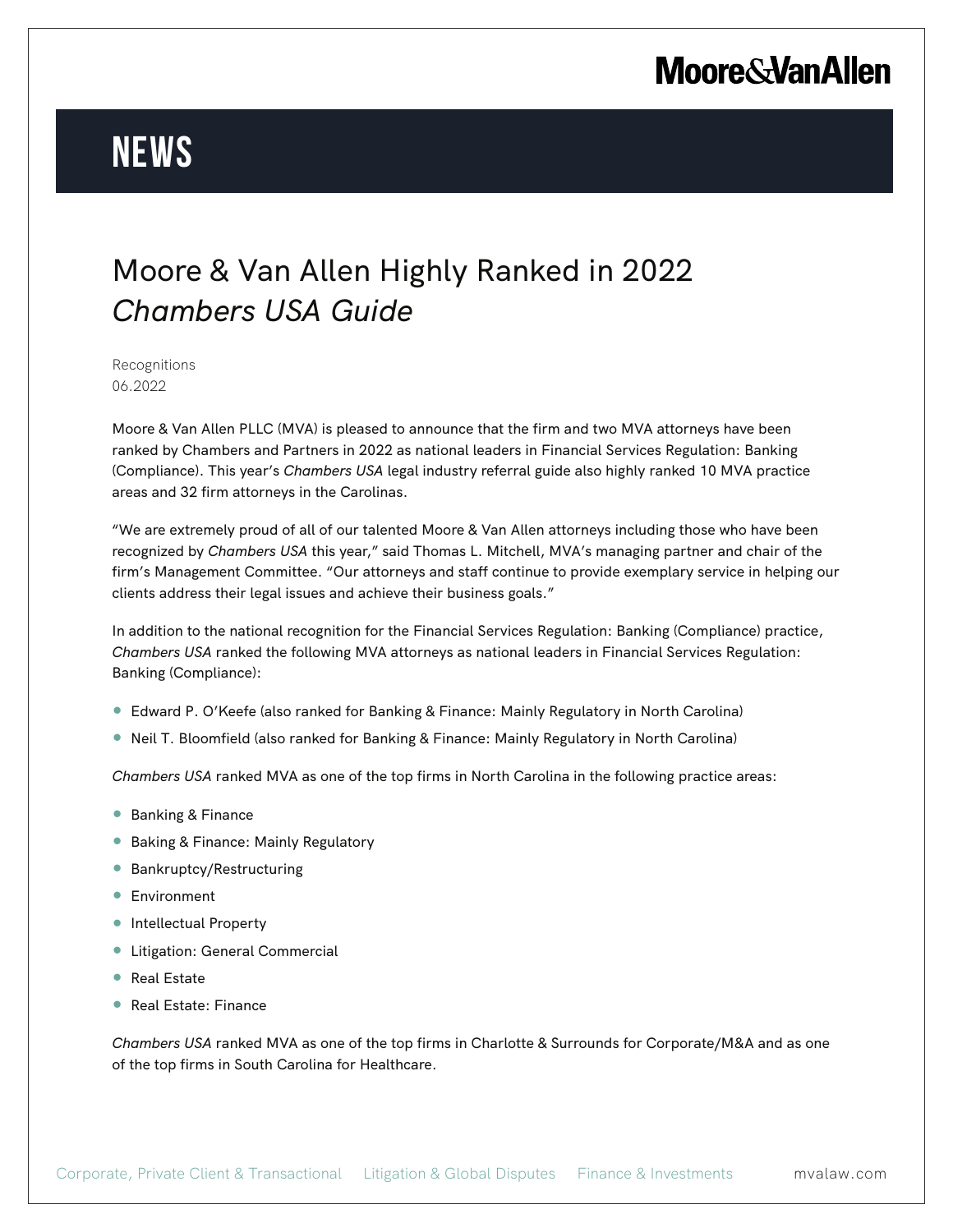### **Moore&VanAllen**

#### **Moore & Van Allen Highly Ranked in 2022 Chambers USA Guide**

*Chambers USA* ranked the following MVA attorneys as among the leading lawyers for business in North Carolina:

- Carol Ewald Bowen (Healthcare)
- Jefferson "Jeff" W. Brown (Real Estate: Zoning/Land Use)
- David L. Eades (Bankruptcy/Restructuring)
- John A. Fagg, Jr. (Litigation: White-Collar Crime & Government Investigations)
- Jeffrey "Jeff" W. Glenney (Real Estate)
- Stephen E. Gruendel (Bankruptcy/Restructuring)
- Arlene D. Hanks (Intellectual Property)
- Charles "Charlie" J. Harris (Banking & Finance)
- Richard Hazlett (Banking & Finance)
- James "Jim" W. Hovis (Banking & Finance)
- Daniel "Danny" L. Johnson, Jr. (Employee Benefits & Executive Compensation)
- Dickson M. Lupo (Intellectual Property)
- Valecia M. McDowell (Litigation: General Commercial; Litigation: White-Collar Crime & Government Investigations)
- Karin M. McGinnis (Labor & Employment)
- Peter J. McGrath, Jr. (Environment)
- Wayne McKinzie (Banking & Finance)
- James "Jim" P. McLoughlin, Jr. (Litigation: General Commercial; Litigation: White-Collar Crime & Government Investigations)
- Barbara S. Meeks (Banking & Finance: Mainly Regulatory)
- Thomas L. Mitchell (Banking & Finance)
- Daniel "Tripp" H. Monroe, III (Banking & Finance)
- Thomas "Tom" D. Myrick (Litigation: General Commercial)
- Christopher "Chris" Oates (Real Estate)
- Alan W. Pope (Bankruptcy/Restructuring)
- Ryan M. Smith (Banking & Finance)
- Zachary H. Smith (Bankruptcy/Restructuring)
- Mary Katherine H. Stukes (Environment)
- Christopher D. Thompson (Real Estate: Finance)

*Chambers USA* ranked the following MVA attorneys as among the leading lawyers for business in Charlotte/ Surrounds: